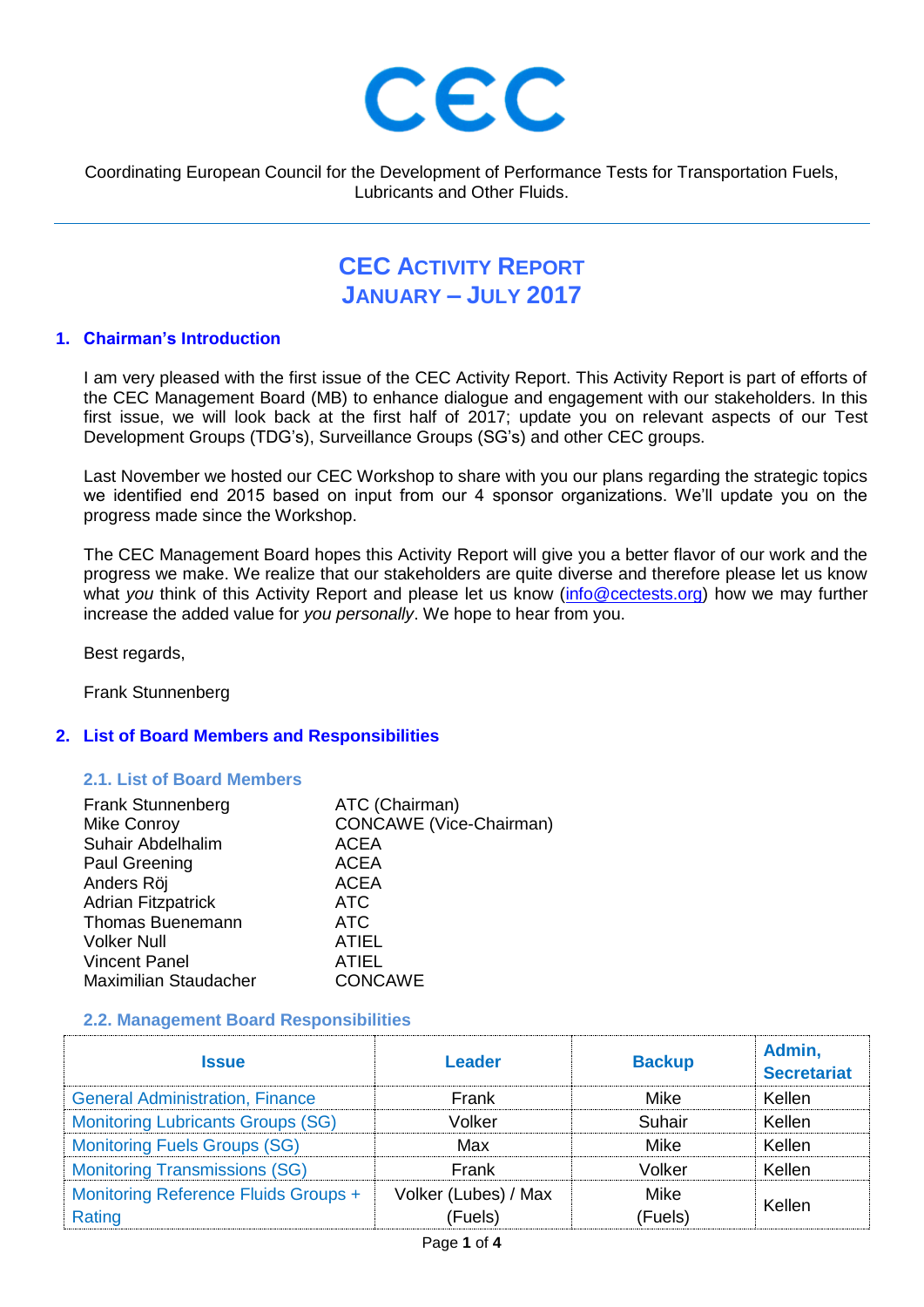| <b>Constitution</b>            | Frank                | Mike        | Kellen |
|--------------------------------|----------------------|-------------|--------|
| <b>External Communications</b> | Frank                | Paul        | Kellen |
| <b>Quality/SDG</b>             | Volker (Lubes)/ Mike | Max         | Kellen |
| <b>Lubricant Tests:</b>        |                      |             |        |
| TDG-L-107 - Sludge             | Adrian               | Vincent     | Kellen |
| TDG-T-108 - Pitting            | Frank                | Vincent     | Kellen |
| <b>Fuel Test Development:</b>  |                      |             |        |
| <b>TDG-F-113 - IDID</b>        | Max                  | Mike        | Kellen |
| <b>SPG - GDi Wear</b>          | Volker               | Vincent     | Kellen |
| <b>SPG</b> – Toyota Test       | Adrian               | Suhair      | Kellen |
| <b>SPG - Low Soot Wear</b>     | Thomas               |             | Kellen |
| <b>Confidentiality Issues</b>  | Frank                | <b>Mike</b> | Kellen |
| <b>CEC Future Role</b>         | Frank                | Mike        | Kellen |

# **3. Overall activity report – timeframe Jan-July**

# **3.1. TDG-F-113 – DISI test**

This new test will address injector deposits in direct injection spark ignition engines (DISI) and the deposit control ability of gasoline. Injector fouling influences the spray pattern and the injected fuel volume of the injector and therefore affects directly the driveability and performance and the exhaust gas emissions of the vehicle.

In December 2016, ISP Grand-Couronne SARL was selected as the lead lab by the CEC tender committee.

A kick-off meeting took place on February 2nd, 2017 where the group mainly discussed the Terms of Reference (ToR) and the further steps in the test development.

The test should be ready by the end of 2018. The fuel tender was launched and a pre-tender call took place with potential suppliers. By the end of August the fuel supplier will be selected.

# **3.2. TDG-L-107 – M271 Sludge Test**

The group had to go back to phase 1 in November last year. The fuel provider has had problems with the fuel being contaminated by a water leak. However the problem was resolved and the test is back in progress. The first two reference tests were completed and showed positive results. There are still some issues with the fuel filters that supply fuel to the engine, as they can have an influence on the test result. The third test has just started. The Round Robin (RR) is to be expected to be finished around July/August and the test is foreseen to be available around September 2017.

# **3.3. TDG-T-108 - Pitting Test**

Following some unexpected results and failures, the group made some suggestions to the Management Board in September 2016.

The Management Board decided to go for suggestion 2 (Calibration / low Reference with FVA 2A at 120°C) and move to suggestion 1 (Find a new, suitable low ref. oil at 90°C) once a suitable low reference oil has been found. This was agreed with the very explicit understanding that the group continues doing work on finding the correct reference oil.

Pre-testing with the two new proposed low reference candidate oils was done and one has been selected to start the RR. At some labs the RR will also be started with the high reference candidate oil. The results are to be provided at the next group meeting that is scheduled for October 16, 2017.

# **3.4. SPG on Low Soot Wear Test**

Nigel Britton of Lubrizol is the Chair of this Special Project Group (SPG) and has organized the first meeting in Brussels on May 12<sup>th</sup>. There was a consensus that an engine test would be preferred and would provide the best way to evaluate wear performance; however no suitable new engines are currently being offered for inclusion into future ACEA specifications.

The possibility of a no-soot as an alternative for a low-soot bench test was discussed and it was agreed that addition of artificial soot is not a representative option.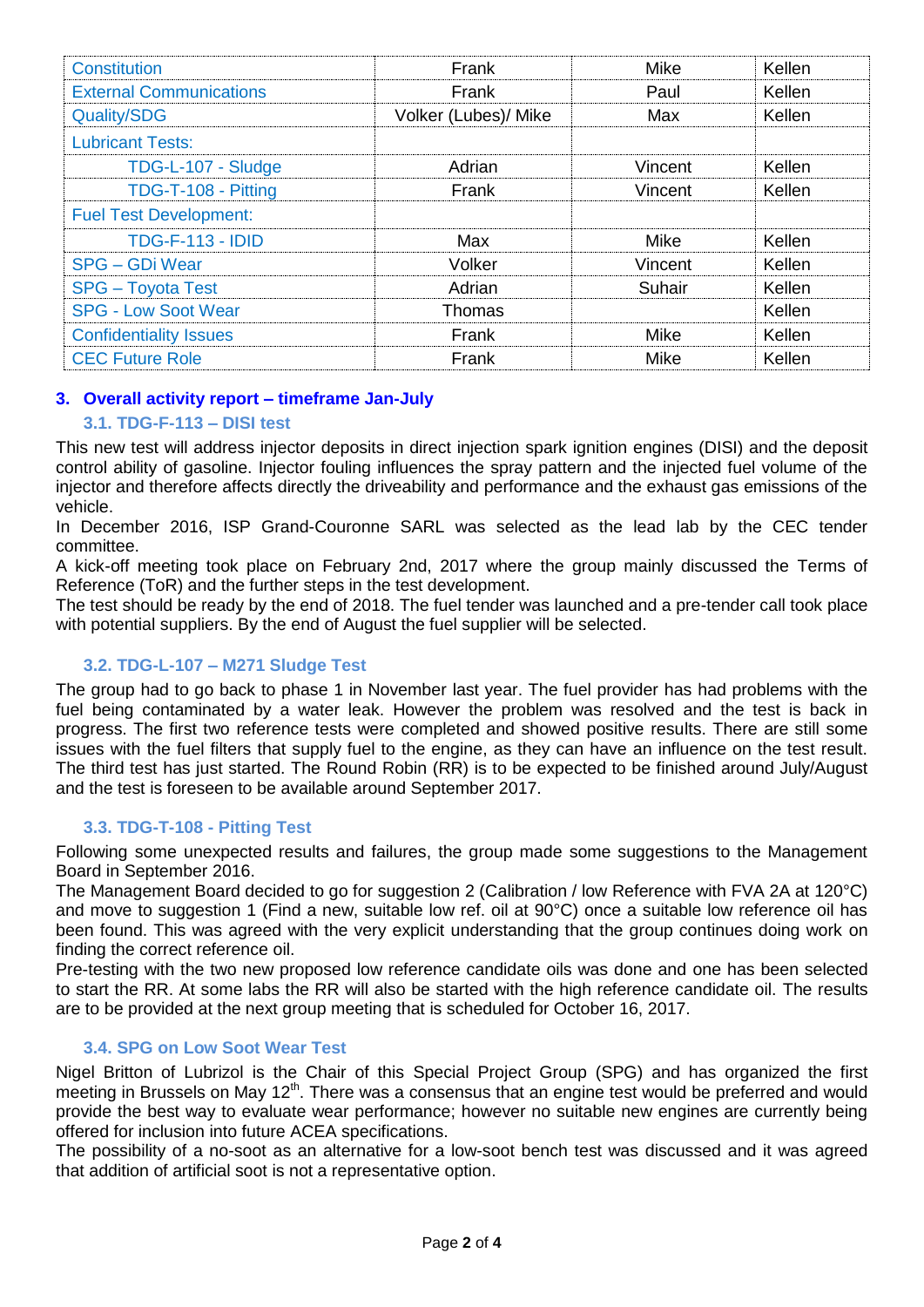This test should be introduced in ACEA 2018, meaning that the test development work has to be finalized by Q3/Q4 2018.

# **3.5. Toyota Diesel Turbocharger Compressor Deposit test proposal**

Toyota has developed a TC Deposit test that is presently proposed to CEC for finalization as a CEC test. This work has been carried out in cooperation with an independent laboratory and funded fully by Toyota up to now. After several meetings and discussions, the test method is written and the ToR have been endorsed. Some final items need to be checked and reviewed with ISP after which the TDG can be setup.

# **3.6. CEC Communication tools**

The current CEC communications tools such as the website, newsletter workshop, conference participation etc. were reviewed and evaluated in order to improve current processes. It was decided to issue a survey to understand from individuals how they use the current CEC communication tools and to better understand their expectations. This survey is currently being distributed within the companies by the Management Board Representatives.

Also this activity report will be issued on a bi-annually basis in order to provide the CEC membership and stakeholders with a condensed summary of the CEC activities that were carried out throughout the year.

The Management Board has worked on a definition of CEC's Mission and Role and has included this in a document which has been added to the [CEC website.](https://www.cectests.org/public/info_/g003/CEC%20Mission_role_rev2017.pdf)

## **3.7. CEC Management Board Chairmanship & Vice-Chairmanship**

As of January 1st, 2017 Frank Stunnenberg (ATC) has taken over the CEC Chairmanship from Peter Tjan (ATIEL).

Frank's position of CEC Vice-Chair has been taken over by Mike Conroy (CONCAWE) as of February 3rd, 2017. This is the first time CONCAWE has put a Chair or Vice-Chair forward so join us in welcoming Mike. Thomas Buenemann has replaced Frank Stunnenberg as ATC representative on the CEC Management Board.

## **4. Update on TDG's and SG's**

## **4.1. SG-L-039**

CEC has decided to close the Surveillance Group as it becomes more and more difficult to produce elastomers for this old seal compatibility test (RE1 and RE2) and the new elastomer group SG L-112 is well in place. Labs will still be allowed to run the test but they cannot claim a CEC result. If you don't have the full set of elastomer for L-039, then they should use CEC L-112. A note will be added in the ACEA 2012 sequences and on CEC website to reflect this decision.

## **5. Events and representation**

On 22 November 2016, CEC held its first workshop in Brussels. The event was very successful and around 50 participants were present. Very interesting and valuable contributions were given and useful discussions took place.

Topics that were covered were a critical review of the role of the Management Board, of the Test Development process, the development of the ToR and the processes related to the maintenance of approved tests.

The presentations of the workshop are available on the website and can be accessed from "My CEC" in the section CEC Information/Presentations/CEC Workshop – 22 November 2016.

In terms of next steps, the CEC Management Board has been actively working on the action items as proposed in the workshop as well as some additional improvements that were suggested. An overview of these as well as the status will be provided soon.

It was decided to organize the workshop every two years - the next one will take place in 2018.